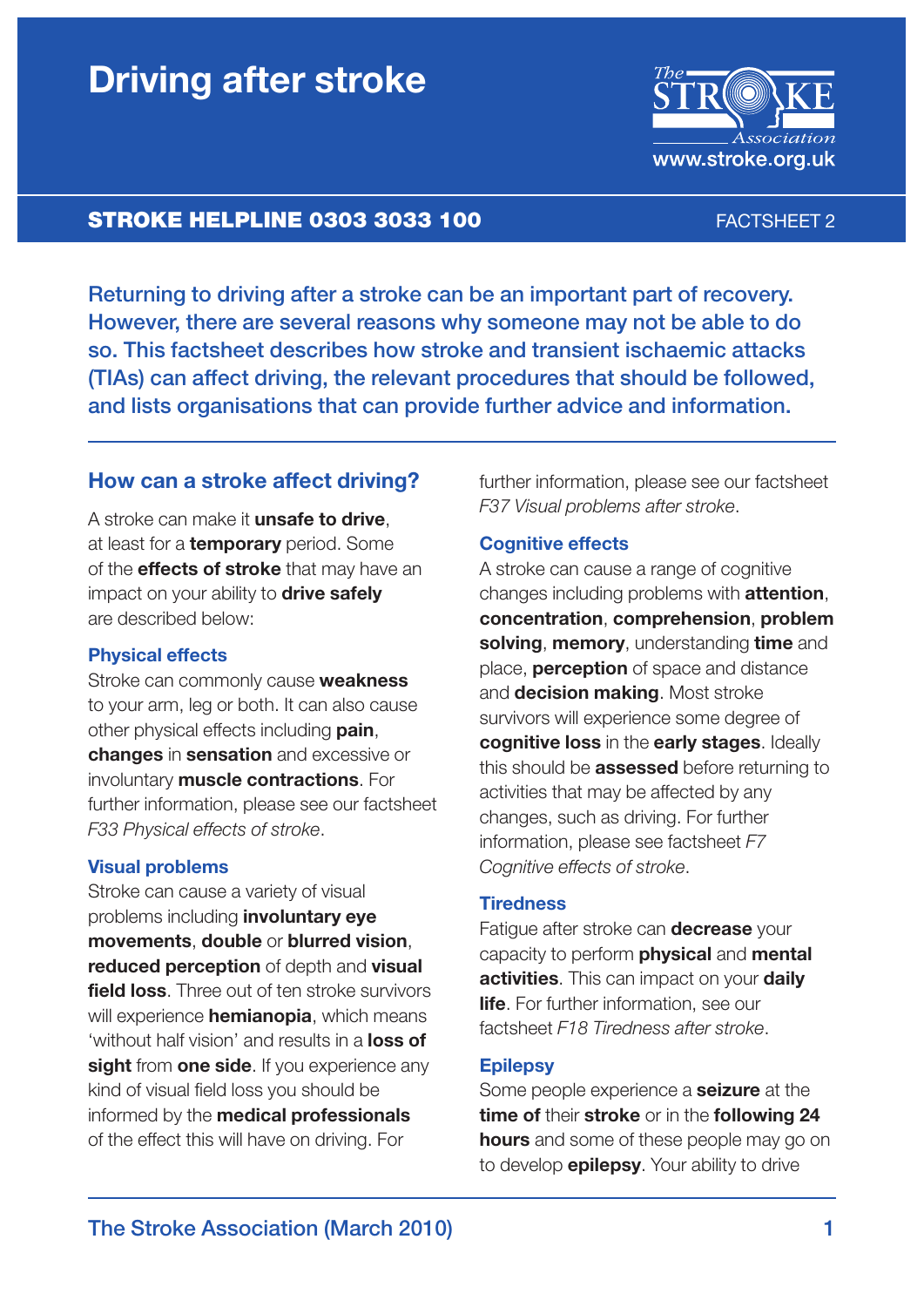could be affected if you experience a seizure at the wheel. For further information, please see factsheet *F24 Epilepsy and stroke*.

Driving uses a **combination of skills** and a stroke can affect your **ability to drive safely** in a number of ways. Some of these **changes** are **less obvious** than others, for example, a stroke could affect your ability to make quick decisions, react to sudden changes and concentrate on driving. There is also the **risk** of having **another stroke** to consider and the **risk** of a further stroke is **highest early** after a **stroke** or **transient ischaemic attack (TIA)**.

## **The driving rules**

In **England**, **Scotland** and **Wales**, driving rules are set by the **Driver and Vehicle Licensing Agency (DVLA)**. In **Northern Ireland** this responsibility rests with the **Driver & Vehicle Agency (DVA)**, who use the same rules regarding medical fitness to drive as the DVLA.

The **DVLA** and **DVA** are responsible for all driving and vehicle related records and one of their main aims is to improve road safety. They are **legally responsible** for ensuring that drivers are **fit to drive**. However the onus is on the **driver** to **notify DVLA or DVA** of any **medical condition** which may affect their ability to drive safely. The DVLA employs a team of medical advisors and their **Drivers Medical Group** ensures drivers who have medical conditions meet the required medical standards and are safe to drive.

Drivers **must comply** with the **medical standards for drivers**. These standards have been written by a number of

government-appointed advisory panels who each have specialist knowledge of different medical conditions and disorders. The standards are regularly reviewed to ensure they are in line with current medical research and advancements in medical science.

**After a stroke or TIA you must stop driving immediately**, but in the majority of *cases* this is **temporary**. It is **possible** to **return** to driving after a stroke or TIA as long as it's **safe to do so** and correct **procedures** are **followed**. The DVLA produce an *At a Glance Guide to the Current Medical Standards of Fitness to Drive* outlining the **circumstances** in which people experiencing different medical conditions are **allowed to drive**. This guide also applies in Northern Ireland and medical practitioners may refer to these when advising people.

## **When can I drive after a stroke or a TIA?**

#### **Cars or motorcycles**

The medical standards specify that **if you have a licence to drive a car or motorcycle (category B licence) you are not allowed to drive for at least one month after a stroke or TIA**. You may **resume** driving after this period if your doctor says you have made a **satisfactory recovery**.

If you experience **frequent TIAs** over a short period of time you may be required to have **three months free** of TIAs before resuming driving and you will need to **notify** the **DVLA/DVA**.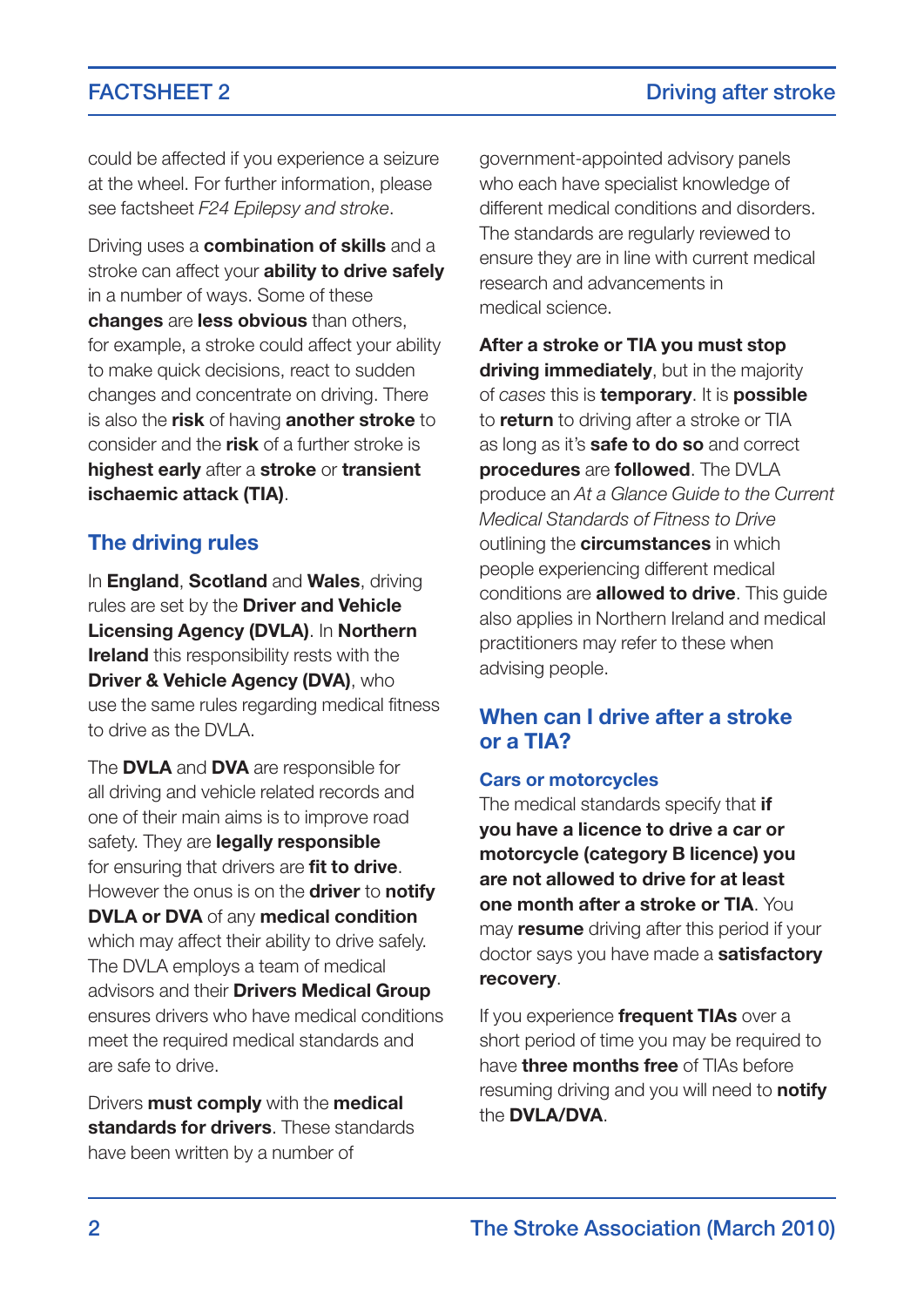### **Other vehicles**

If you have a licence to drive a **large goods vehicle (LGV)** or a **passenger carrying vehicle (PCV)** you are **not allowed to drive** vehicles under this licence for **one year** and you will need to **inform the DVLA/DVA**. Following this you may be able to **return** to **driving**. This will depend again on how much **recovery** you make and also on medical **reports** and **tests**.

For **tractor** or **moped** drivers (with a category F or P licence), you will need to follow the **same rules** regarding when you can drive as car users (see page 2).

If you drive a **taxi** the local authority, or in London the public carriage office, will decide on the medical standards you must meet to return to driving. It's currently best practice for the same rules for drivers of **public carrying vehicles**, like buses, to be applied to taxi drivers.

If you drive a **police**, **ambulance** or **health service vehicle**, the individual police force, NHS trust, primary care trust or local health body may require you to meet additional medical standards.

## **Other rules**

#### **Epilepsy**

If you develop epilepsy as a result of your stroke you will only be allowed to return to driving once you have been **free from fits** for a **set period of time**, commonly at least **one year**. You will usually be issued a **licence** for a **fixed period** of one, two or three years until you have been free from fits for seven years, at which time you may apply for a long term licence. The actual time period will depend on the **type of fits** when they occurred,

whether you were awake or asleep, their frequency, whether you are taking any medicationand whether you have any previous history of seizures. It will be **longer** if you drive a **large goods** or **public carrying vehicle**.

#### **Carotid endarterectomy**

20 per cent of strokes are caused by **narrowing** of the **carotid arteries** (the two main arteries in the neck supplying blood to the brain). The main **treatment** for this is a **carotid endarterectomy**. This is an operation to remove the lining of the artery. After this type of operation your **doctor** should **advise** you of when you are **safe** to return to driving. This is usually after two to three weeks, when you can **safely perform an emergency stop** and easily **look over your shoulder**. Please see our factsheet *F40 Carotid artery disease* for more information on this procedure.

#### **Motor cortex stimulation (MCS)**

Pain can be caused by stroke and about five per cent of stroke survivors will develop **central post stroke pain**. One **treatment** which can reduce this, and other pain that results from problems with signals from the nerves, is an **implanted motor cortex stimulator** (MCS). This involves surgically implanting a stimulator into the brain or spinal cord. There is a **risk of seizures associated** with **MCS** and the DVLA guidelines state that if someone has a MCS and the pain is caused by stroke, the person **must not drive** a car or motorcycle for **one year**. Returning to driving after this period will depend on other lasting effects of the stroke.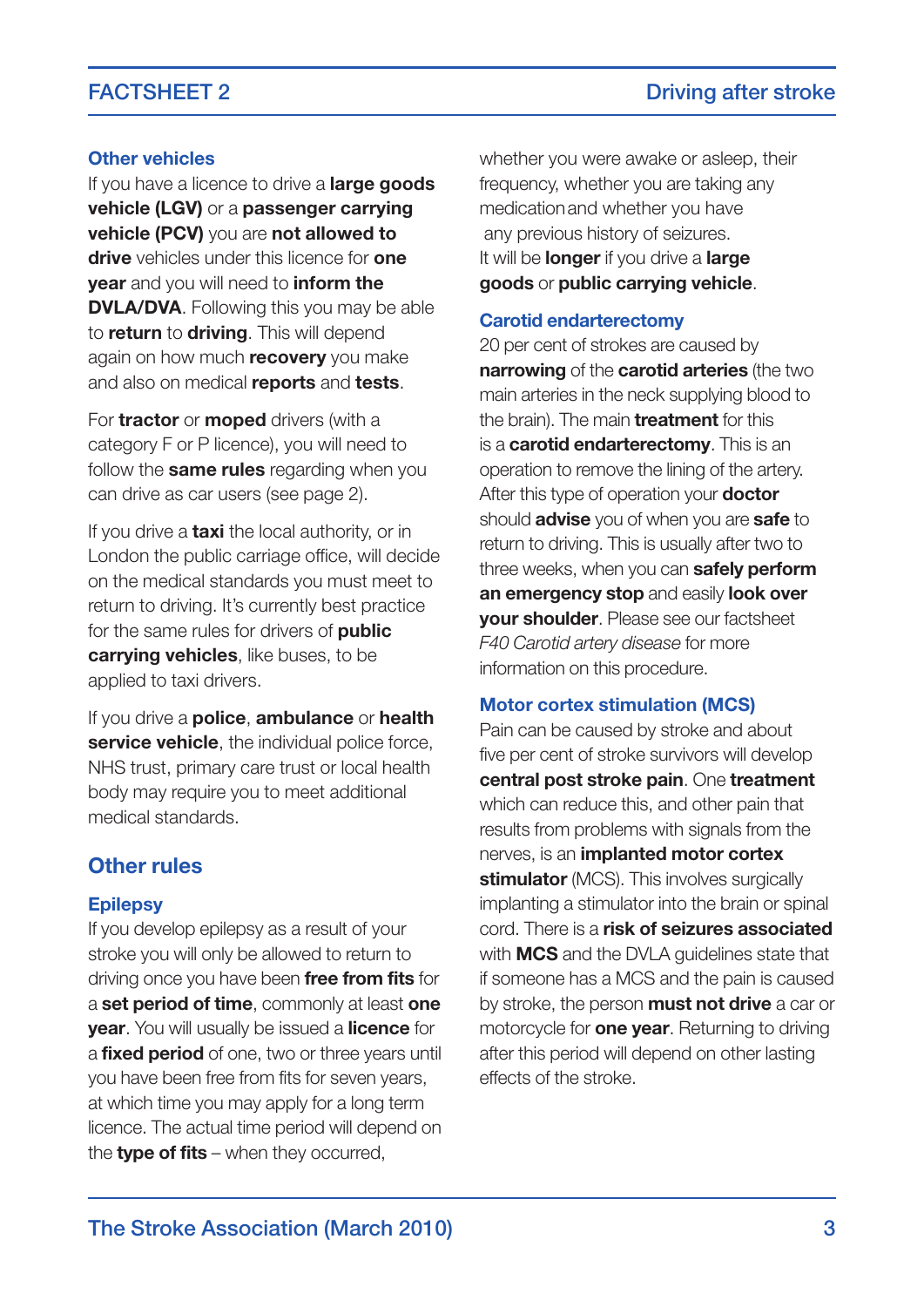## **Do I need to notify the DVLA/DVA?**

During the **first month** following your **stroke** or a **single TIA**, although you are not allowed to drive, **you are not required to notify the DVLA/DVA**.

You **must notify** the **DVLA/DVA** though, as soon as possible, if any of the **following apply**:

- you have experienced **multiple TIAs** over a short period of time
- your **condition worsens** at any time
- you have experienced any form of **epileptic attack**, other than ones within the first 24 hours following the stroke
- treatment for your stroke included **brain surgery**
- you have experienced **more than one stroke** in the past three months
- your **doctor expresses concern** about your fitness to drive
- you hold a current **Large Goods Vehicle** (LGV) or **Public Carrying Vehicle** (PCV) **licence**.

**One month after your stroke** you will need to **notify** the **DVLA/DVA** if you have any **ongoing effects** from your stroke - in particular visual field loss, cognitive problems or impaired limb function.

If you **only** experience **minor limb weakness** and have no other neurological problems you will **not necessarily** be required to **notify** the **DVLA/DVA**. You will only need to **inform** them if your limb weakness **restricts your ability to drive** certain vehicles or you require a vehicle with **specially adapted controls** to suit your disability, in which case you may be issued a restricted licence.

If you are **unsure** of any of the above points or whether you are safe to drive you should **discuss this further with your doctor**.

If you are **admitted to hospital** following a stroke or TIA, before being discharged you should be **asked** whether you **drive** or wish to in the future. If this is the case the **medical team** should consider your capacity to drive safely and provide you with relevant **advice** in line with the DVLA/DVA regulations. If you did not stay in hospital or have been **discharged**, you should **speak to your GP**. Your doctor may contact the DVLA's medical advisors for advice when making a decision.

## **How do I notify the DVLA/DVA?**

### **Stage 1**

First you need to **complete a medical questionnaire** and send this to the **DVLA Drivers Medical Group.** Or if you live in the Northern Ireland, the **DVA Medical Section**. You can **request** a **form** from the DVLA/DVA or you can **download** the DVLA forms from the motoring section of the Government's website www.direct.gov.uk and the DVA forms from www.nidirect.gov.uk/motoring.

### **Stage 2**

If possible the DVLA/DVA will make a decision using the information provided. If the DVLA/DVA **require more information** they may do the following:

- With your permission **contact your GP or consultant** for further information.
- Arrange for you to be **examined by a medical officer** or specialist in your local area.
- Ask you to take a **driving assessment, eyesight test** and/or **driving test**.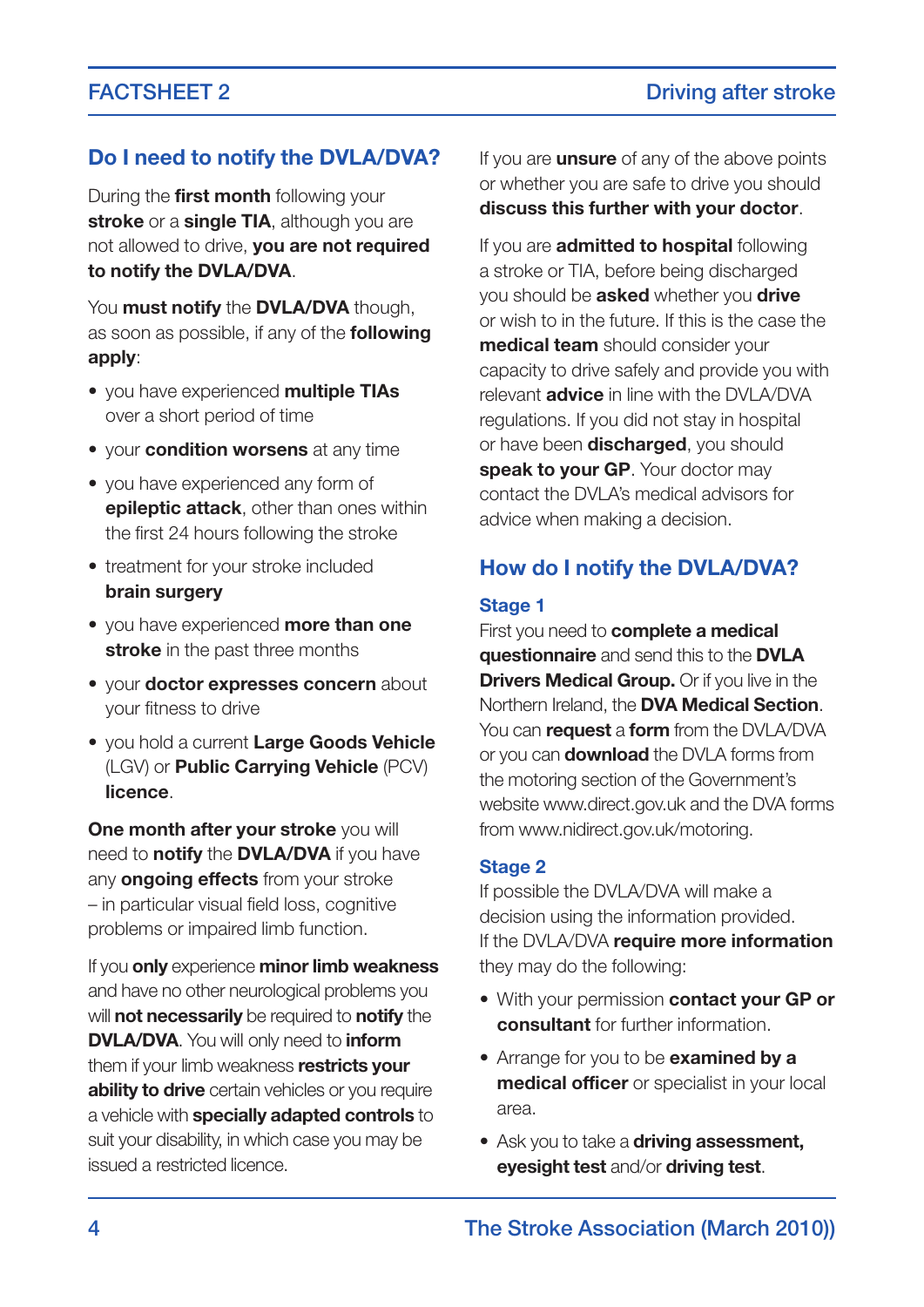#### **Stage 3**

Once all the **relevant information** is

**received** by the DVLA/DVA a **decision** will be made regarding your driving licence by the **medical advisor**.

## **The DVLA/DVA may make one of the following decisions:**

- You may be able to **keep** your licence or be issued a **new** one.
- You may be issued a **licence** for a **fixed period** of one, two or three years, after which your medical fitness will be reviewed.
- You may be issued a **licence** that requires you to drive a vehicle with **specialist controls**.
- Your **license** may be **revoked** (taken away). If this is the case the **reasons** this decision was made should be **explained**. You should be told, if applicable, **when you can reapply** and you should receive a notice explaining how you can **appeal** the decision.

## **How long will the DVLA/DVA take to make a decision?**

If a decision can be made with the information provided in your questionnaire the DVLA will aim to make a **decision** within **15 working days**. If the DVA are the ones making the decision, they aim to decide within **three to four weeks**. If **further information** is required about your medical conditions or you have a **LGV** or **PCV licence** the DVLA will aim to make a **decision** within **90 working days**.

## **What happens if I don't notify the DVLA/DVA?**

**If you do not inform the DVLA or DVA of a medical condition** where their **guidelines** state you should this may be classed as a **criminal offence** and you could be **fined** and **lose** your **license**.

## **Do I need to notify my insurance company?**

**Before** you return to **driving** you should **inform** your **insurance company**, otherwise they may refuse to pay out on any claim made. **Medical conditions may affect** your **premium**, so you may wish to shop around for a better quote. Even if after one month your doctor confirms you are safe to return to driving, your **insurance company may request** that you **inform** the **DVLA/DVA** and they may not be able to provide you with cover unless they gain official confirmation that you are safe to drive. Insurance companies all have their **own procedures** and you should **check your policy** carefully.

## **What if my doctor says I should not drive?**

If your **doctor** decides it is **not safe** for you to return to driving at present you can either **voluntarily surrender** your licence or **inform** the **DVLA/DVA** and let them make a decision about your licence.

If you choose to **surrender** your license there will be no need for further medical enquiries to be made. If at a **later point** you feel you have made a satisfactory recovery and would like to **apply** for your licence to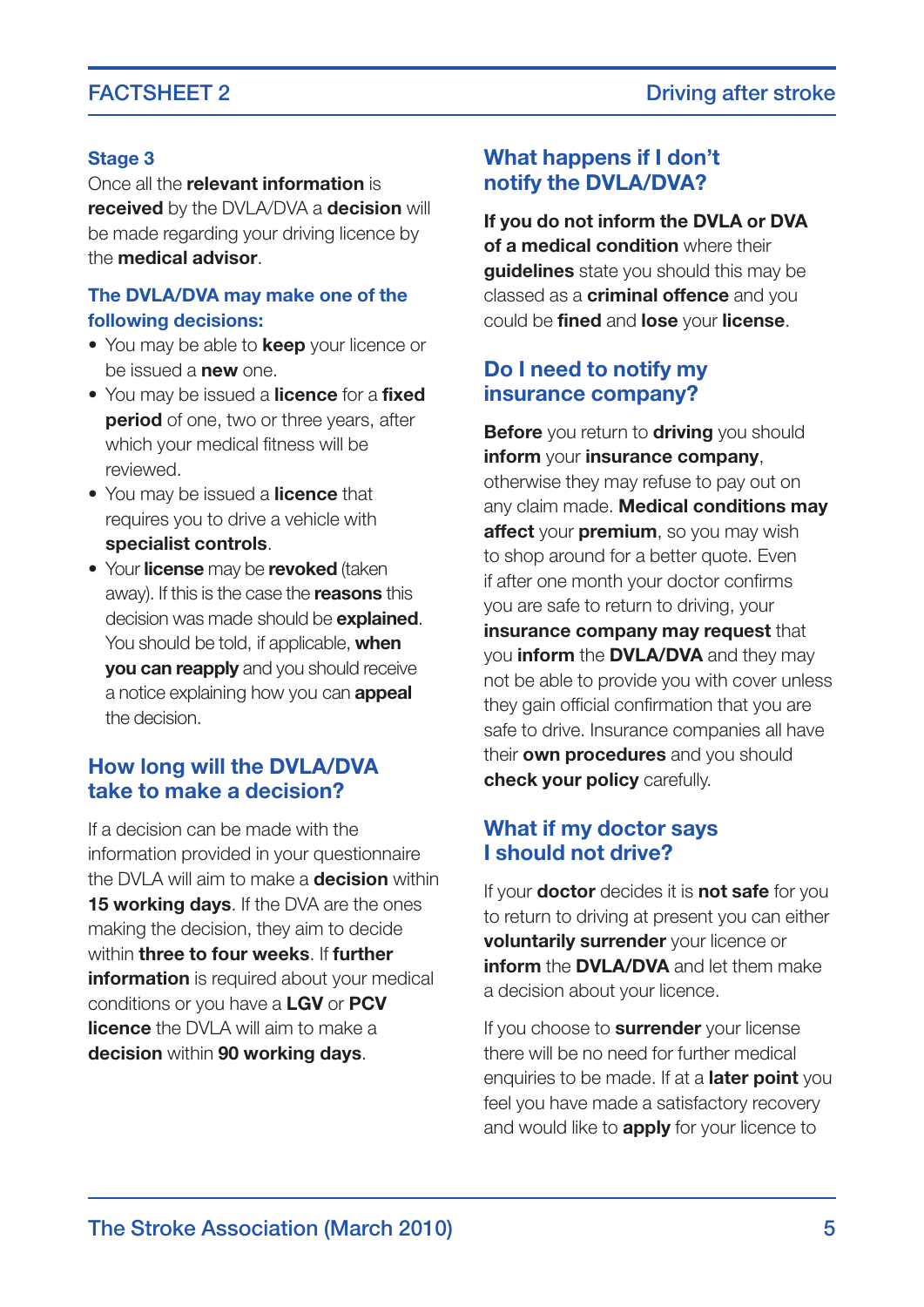be **restored** further medical enquiries may be made then.

## **Returning to the wheel**

**Before returning to driving** you may find it helpful to first have a few **refresher lessons** with a qualified driving instructor. You can find driving **instructors** in your area by looking in your local **phonebook**. You can verify the legitimacy of an instructor by **checking** they are **registered** with and approved by the **Driving Standards Agency** (DSA). You may wish to look for an instructor that has a good reputation and has a car that suits you. **Mobility centres** can also provide **advice** and **tuition** to those returning to driving.

If you currently drive a manual car you may wish to **consider switching** to an **automatic**, preferably with some tuition from an instructor to help with the transition, as these vehicles **can be easier** to drive.

#### **The Blue Badge Scheme**

The Blue Badge Scheme provides **parking concessions** for **drivers** and **passengers** who have **severe mobility problems** and find it difficult to use public transport. The scheme operates **throughout the UK** with small variations regarding the use of the badge in England, Wales, Scotland and Northern Ireland. The badge enables holders to **park close** to where they need to get to by using designated parking spaces in car parks and on-street parking areas. You can find out whether you are **eligible** for a badge, **how to apply** and **more details** about the scheme by contacting your **local authority**. The **Department for Transport** also produces a number of useful booklets about the scheme.

#### **Specially adapted cars**

If your stroke caused **physical disabilities** it can still be **possible** for you to **return to driving**. There are a **range** of **vehicle adaptations** and **motoring accessories** which can make driving **possible** and more **comfortable**. The increased sophistication and variety of these is enabling drivers with a wide range of disabilities to drive. **Specialist mobility centres** can carry out **assessments** and provide **information** and **advice** on the **adaptations** you may **require** to be made to your vehicle, to enable you to return to driving with a physical impairment. They can also provide **assessments** for **passengers with disabilities** and **information** on how to get **wheelchairs** in and out of a car. These **centres** can be found in locations all around the country. (see the 'Useful organisations' list at the end of this factsheet.)

#### **Concerns about the safety of others**

A stroke can cause **impairments of judgment** and **anosognosia** (a condition where a person is **unaware** of their **disability**). In severe cases the stroke survivor may **deny their own limitations**. If a person has been driving for many years it can be hard to suddenly stop and they may need **support and guidance** from others. **Family members** may need to **remind** a person they must not drive, and of the **risks** of driving, the potential for **accidents** and the **legal implications**. A person made need support to find **alternative transport**. It may also help to point out money could be saved by selling a redundant vehicle if this is an option. If you **do not think a family**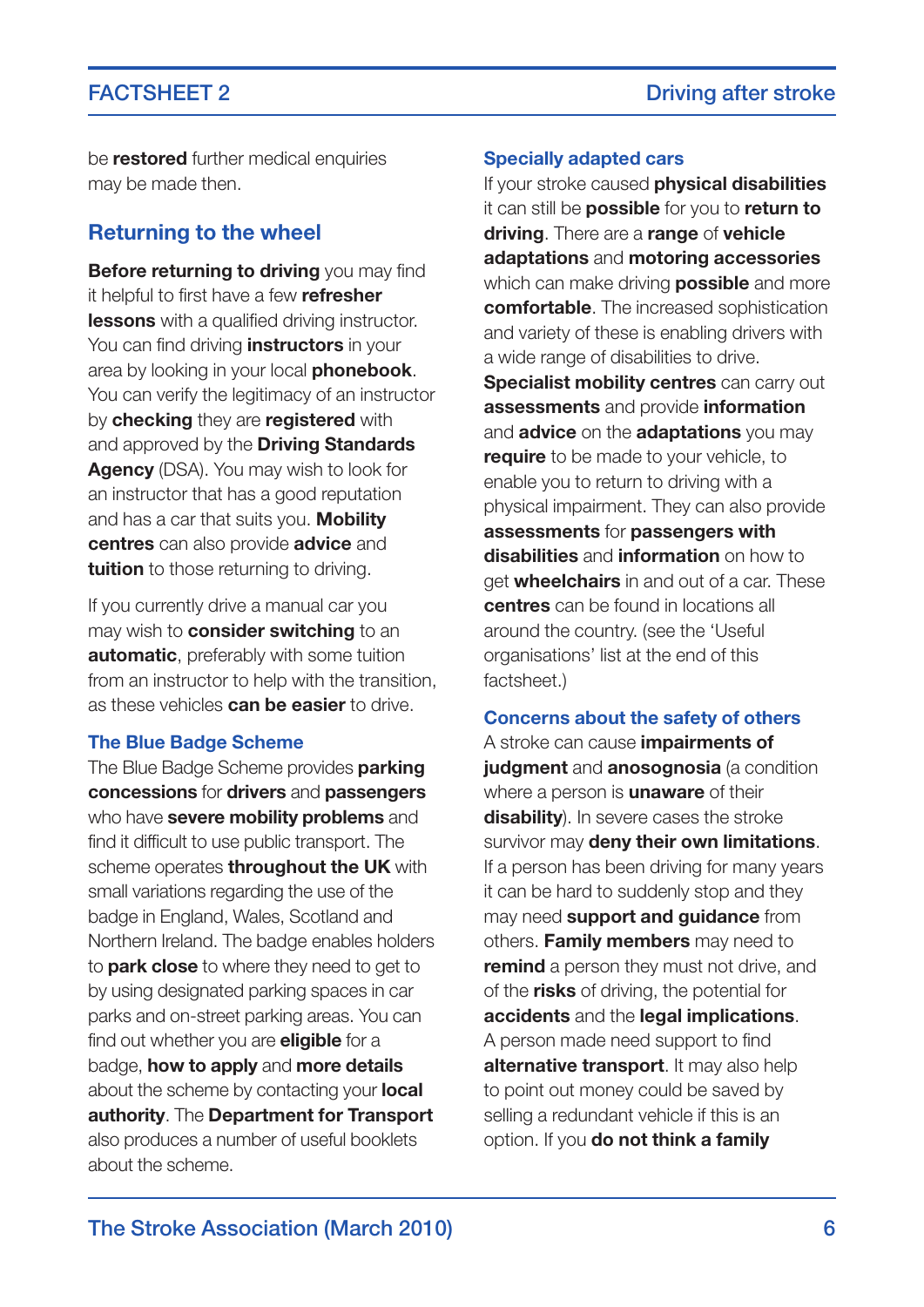**member is safe to drive it is important you discuss this with them** or their **GP**.

## **What should I do if I am unable to return to driving?**

Not being able to drive can have a significant **impact** on **everyday life**. For many, being able to drive is something they depend on and a pleasurable activity. Stroke survivors and their carers may need to rely more on **public transport**. A person may feel they have **lost their independence** and they may require the **help** from others to **get out** and about, particularly if they live in a rural area where public transport is less readily available. The lack of independence and social contact may **lower** a person's **self esteem** and have an **emotional impact**, making them feel angry, frustrated or low. For further information see our factsheet *F10, Psychological effects of stroke*.

Finding **other ways to cope**, including alternative ways to get out and about, is a key stage of the recovery process. There are **schemes** to help make **travelling easier** for people with disabilities.

In some areas **local councils** provide **community transport schemes** for people who have disabilities and are unable to use public transport. The services all vary, but they may be able to take you from **door-to-door** to places in your **local area** or on shopping trips. You can contact your local council to find out more about schemes in your area. There are also **dial-a-ride services** around

the country which provide **bookable, wheelchair accessible transport**.

The **Access to Work Scheme**, delivered by the **Job Centre Plus**, can help people with the **cost** of getting to and from work if they are unable to use public transport due to their disability.

If you can **travel by train**, you may be entitled to a **Disabled Person's Railcard**, which entitles you to a third off the **cost** of most **rail fares** in **England, Scotland** and **Wales**. In **Northern Ireland,** if you are claiming **Disability Living Allowance** you are entitled to a **half fare SmartPass** for concessionary bus and train travel – for more information, contact **Translink** (see Useful organisations).

If you can **travel by bus,** you may be entitled to a **free bus pass** if you are **eligible**, for example if you are **blind** or **partially sighted** or have **difficulty walking**. How to **apply** and the times you can use your pass will depend on where you live in the UK. In **England** or **Wales**, contact your **local council** for more information. In **Scotland**, contact **Transport Scotland** to apply for your National Entitlement Card (see Useful organisations). For **Northern Ireland,** you may be entitled to the **SmartPass** (see above).

Many towns and shopping centres also offer **Shopmobility schemes** which hire out **manual wheelchairs**, **powered wheelchairs** and **powered scooters** to anyone who needs help with mobility.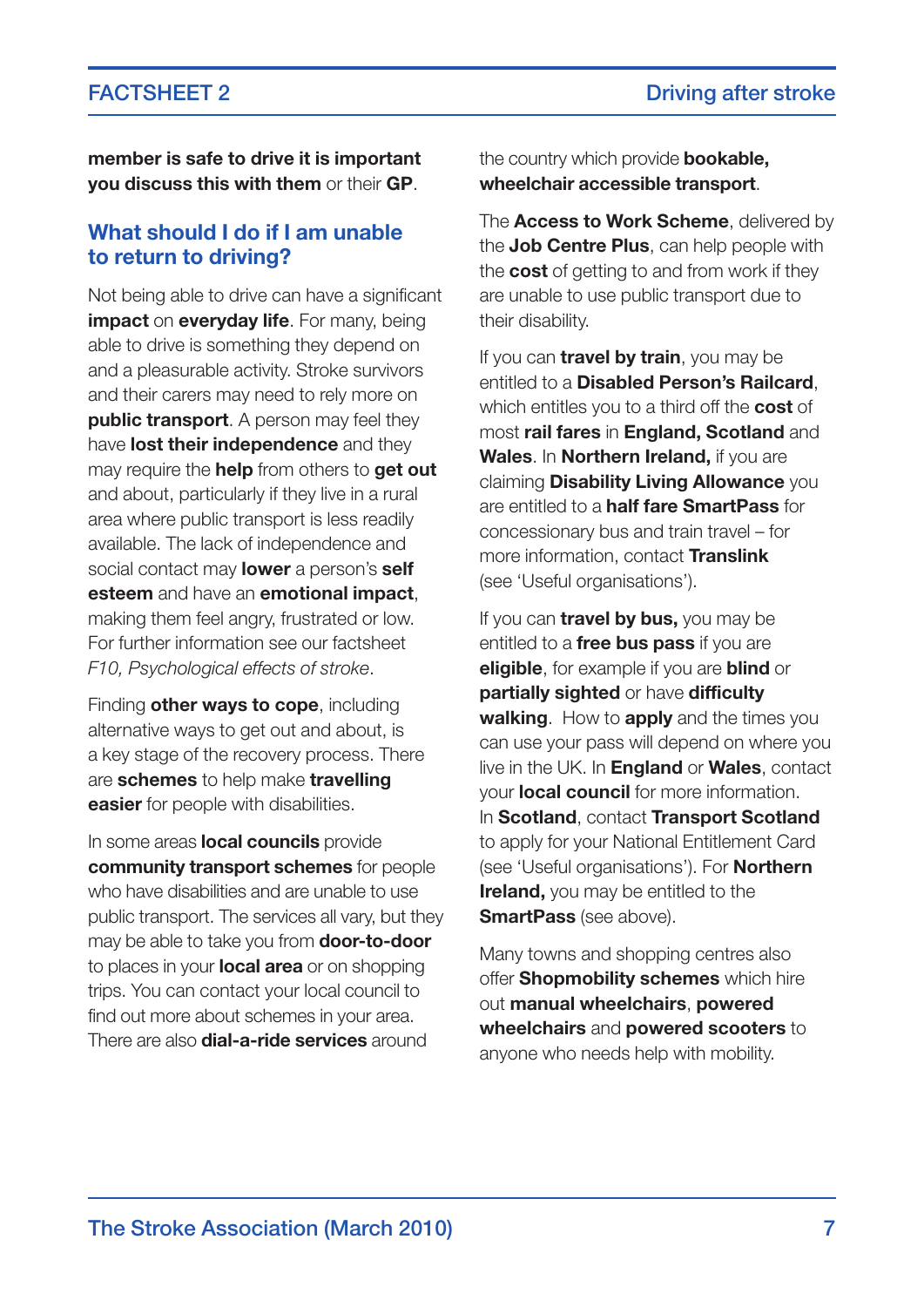### **Useful organisations**

All organisations listed are UK wide unless otherwise stated.

### **Driver and Vehicle Licensing Agency (DVLA) Drivers Medical Group (England, Scotland, Wales)**

Drivers Medical Group, DVLA, Swansea, SA99 1TU Tel: 0300 790 6806 Website: www.dvla.gov.uk Email: eftd@dvla.gsi.gov.uk Produce a *Customer Service Guide for Drivers with Medical Conditions* and an *At a Glance Guide to the Current Medical Standards of Fitness to Drive*.

## **Driver and Vehicle Agency (Northern Ireland)**

DVA Medical Section, Driver Licensing, County Hall, Castlerock Road, Coleraine, BT51 3TB Tel: 0845 402 4000 Website: www.dvlni.gov.uk Email: dvlni@doeni.gov.uk The sole driver, vehicle and vehicle operator licensing authority in Northern Ireland.

#### **Directgov website**

www.direct.gov.uk/motoring The Government's website provides information about all aspects of motoring, including how to tell the DVLA about a medical condition. Download the relevant DVLA guidance, medical questionnaires for notifying the DVLA of a medical condition and *A Guide to Driving Ordinary Vehicles (Group 1) Following a Stroke, TIA, Ministroke, Cerebral Thrombosis or Amaurosis Fugax.*

#### **Nidirect website**

www.nidirect.gov.uk/motoring

Brings together lots of information about motoring from government departments and agencies in Northern Ireland.

## **The Department for Transport (DfT) Blue Badge Scheme**

Tel: 020 7944 4906 Blue Badge Helpline: 0161 367 0009 Email: blue.badge@dft.gsi.gov.uk Website: www.dft.gov.uk/transportforyou/ access/bluebadge The DfT produce some useful guides in paper, Braille and audio formats including *How can I get a Blue Badge*.

#### **Disabled Motorists Federation**

Tel: 0191 416 3172 Website: www.dmfed.org.uk Email: enquiries@dmfed.org.uk A membership organisation providing advice and information to disabled people and their carers about motoring and travel.

#### **Ford Mobility**

Unit 2 Wintersells Road, Byfleet, Surrey, KT14 7LF Tel: 0845 604 0019 Website: www.ford.co.uk/mobility Email: info@mobility.co.uk A Ford Motor Company iniative offering general advice and information on Ford Mobility vehicles.

#### **Forum of Mobility Centres**

c/o Providence Chapel, Warehorne, Ashford, Kent TN26 2.IX Tel: 0800 559 3636 Website: www.mobility-centres.org.uk Email: mobility@rcht.cornwall.nhs.uk Contact the forum to find out where your nearest mobility centre is located and for more information about the services that the centres provide.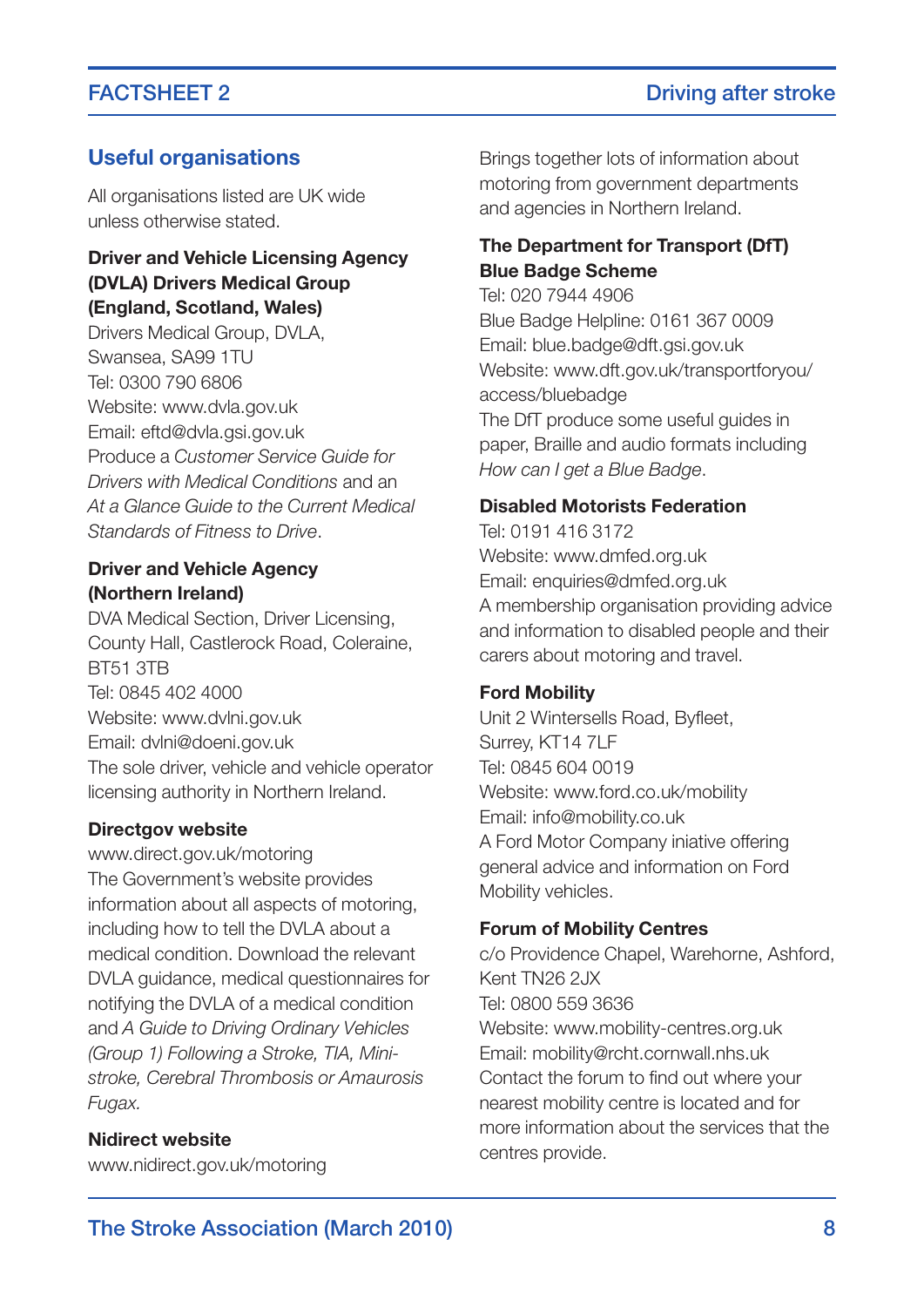### **Mobilise**

Ashwellthorpe, Norwich NR16 1EX Tel: 01508 489449 Website: www.mobilise.info Email: enquiries@mobilise.info A campaigning charity run by disabled people for disabled motorists and passengers and carers.

#### **Motability**

City Gate House, 22 Southwark Bridge Road, London SE1 9HB Tel: 0845 456 4566 Text phone: 0845 6750009 Website: www.motability.co.uk The Motability scheme enables people with disabilities to obtain cars, powered wheelchairs or scooters, using government funded mobility allowances.

### **National Association for Bikers with a Disability**

Unit 20, The Bridgewater Centre, Robson Avenue, Urmston, Manchester, M41 7TE Tel: 0844 415 4849 Website: www.nabd.org.uk Email: office@thenabd.org.uk A charity providing information, support and grants to help get disabled people enjoy independent motorcycling.

## **Ricability (the Research Institute for Consumer Affairs)**

Unit G03, The Wenlock Business Centre, 5052 Wharf Road, London N1 7EU Tel: 020 7427 2460 Text phone: 020 74272469 Website: www.ricability.org.uk Email: mail@ricability.org.uk An independent consumer research charity providing free, practical and unbiased reports for older and disabled people. They produce a

booklet titled *Motoring after a Stroke,* and a number of useful guides including *The Ins and Outs of Choosing a Car, Car Controls, Getting a Wheelchair into a Car,* and *People Lifters.*

### **A2B**

Website: www.a2binfo.net

A2B is a project bringing together a range of community transport services and you can search their website for schemes in England.

#### **Disabled Person's Railcard**

Rail Travel Made Easy, PO Box 11631, Laurencekirk AB30 9AA Tel: 0845 605 0525 Website: www.disabledpersons-railcard.co.uk The Railcard offers a third off rail fares across the UK for eligible people.

#### **Translink**

Tel: 0845 600 0049 Website: www.translink.co.uk Runs a concessionary travel scheme for older people and those claiming Disability Living Allowance in Northern Ireland.

#### **Transport Scotland**

Buchanan House, 58 Port Dundas Road, Glasgow G4 0HF Tel: 0141 272 7100 Website: www.transportscotland.gov.uk

Email: info@transportscotland.gsi.gov.uk Runs the National Entitlement Card scheme, offering free bus travel for older and disabled people in Scotland.

#### **National Federation of Shopmobility UK**

PO Box 6641, Christchurch, BH23 9DQ Tel: 08456 442 446 Website: www.shopmobilityuk.org Email: Info@shopmobilityuk.org The federation can tell you if there is a shop mobility scheme near you.

## FACTSHEET 2 Driving after stroke